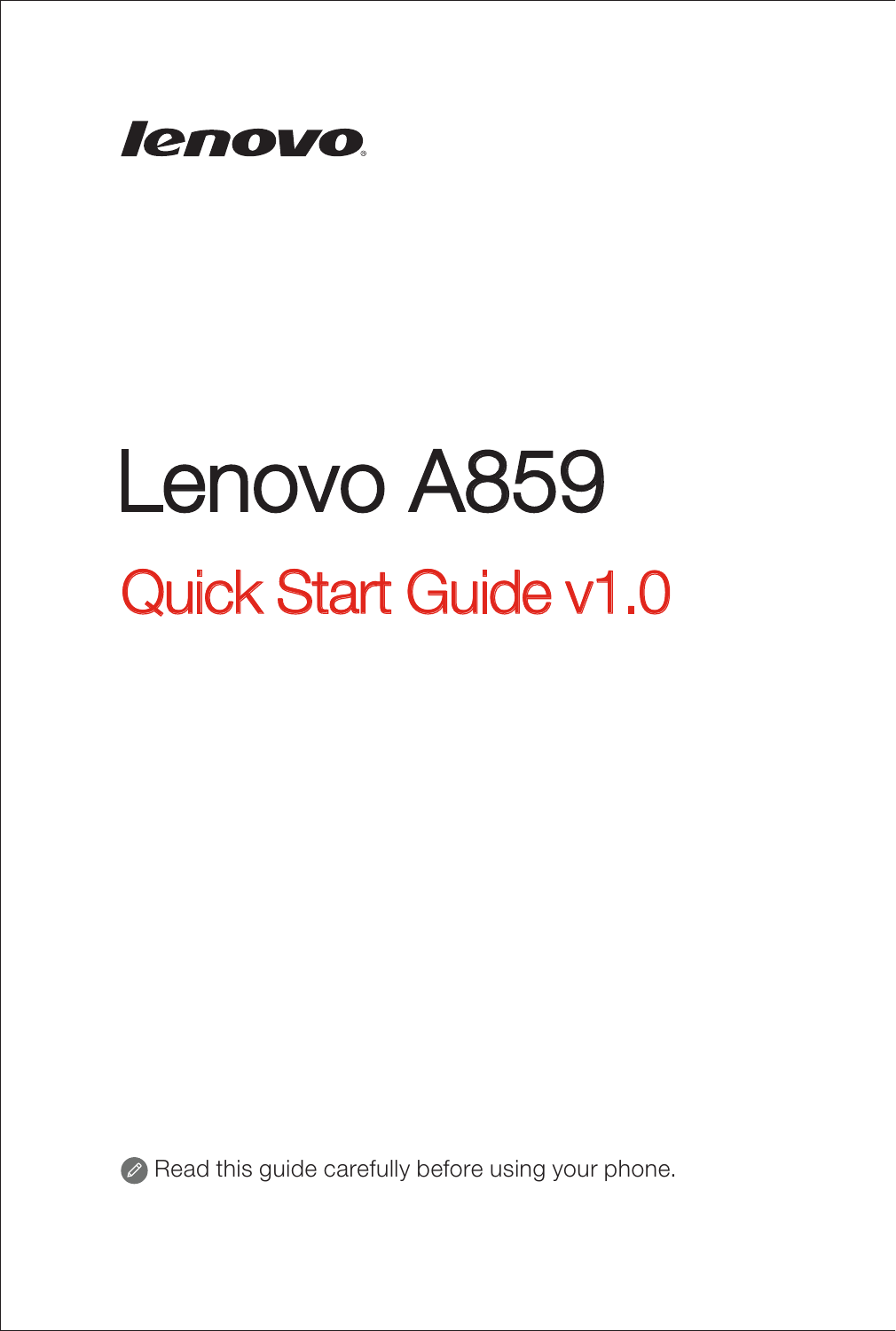## Technical specifications

**Model and system** 

| Model: Lenovo A859                                                   |       | System: Android 4.2.2 |  |
|----------------------------------------------------------------------|-------|-----------------------|--|
| <sup>®</sup> Size and weight<br>Weight: 162.1 g                      |       | Depth: 9.04 mm        |  |
| <b>CPU</b><br>CPU: MTK6582 Quad Core 1.3 GHz                         |       |                       |  |
| Camera<br>Type: CMOS<br>Pixels: $8.0$ MP (back) $+1.6$ MP (front)    |       |                       |  |
| Power and battery<br>Battery: 2250 mAh                               |       |                       |  |
| <b>Display</b><br>Size: 5.0 inches (diagonal)<br>Resolution: HD 720P |       | LCD type: IPS         |  |
| <b>Wireless communication</b><br>*Bluetooth 3.0                      | WI AN | WCDMA, GSM            |  |
| 3PS                                                                  |       |                       |  |

① Based on actual measurements.

\* You must be within about 30 feet (10 meters) of a Bluetooth device for it to be connected to the device.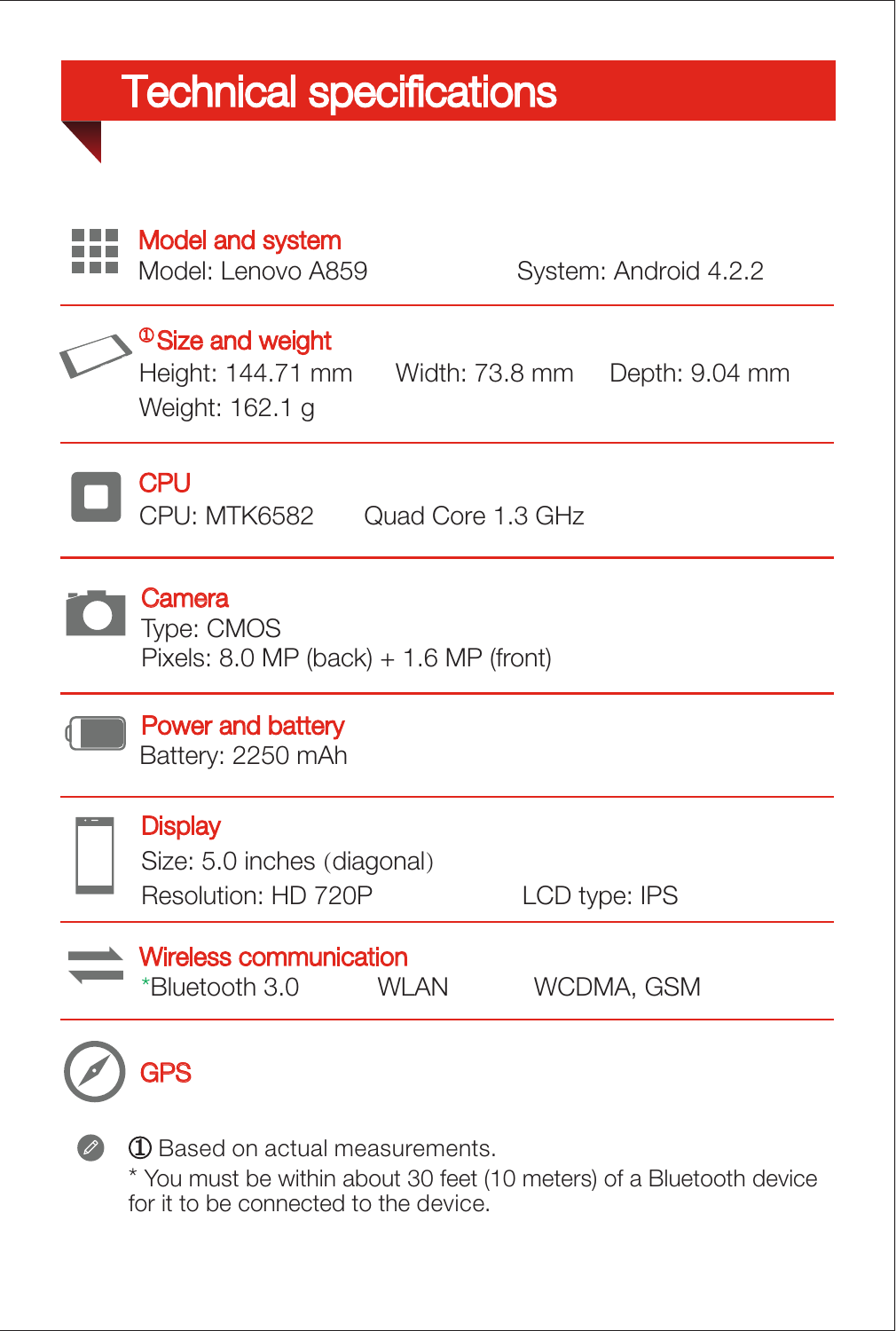### First Glance

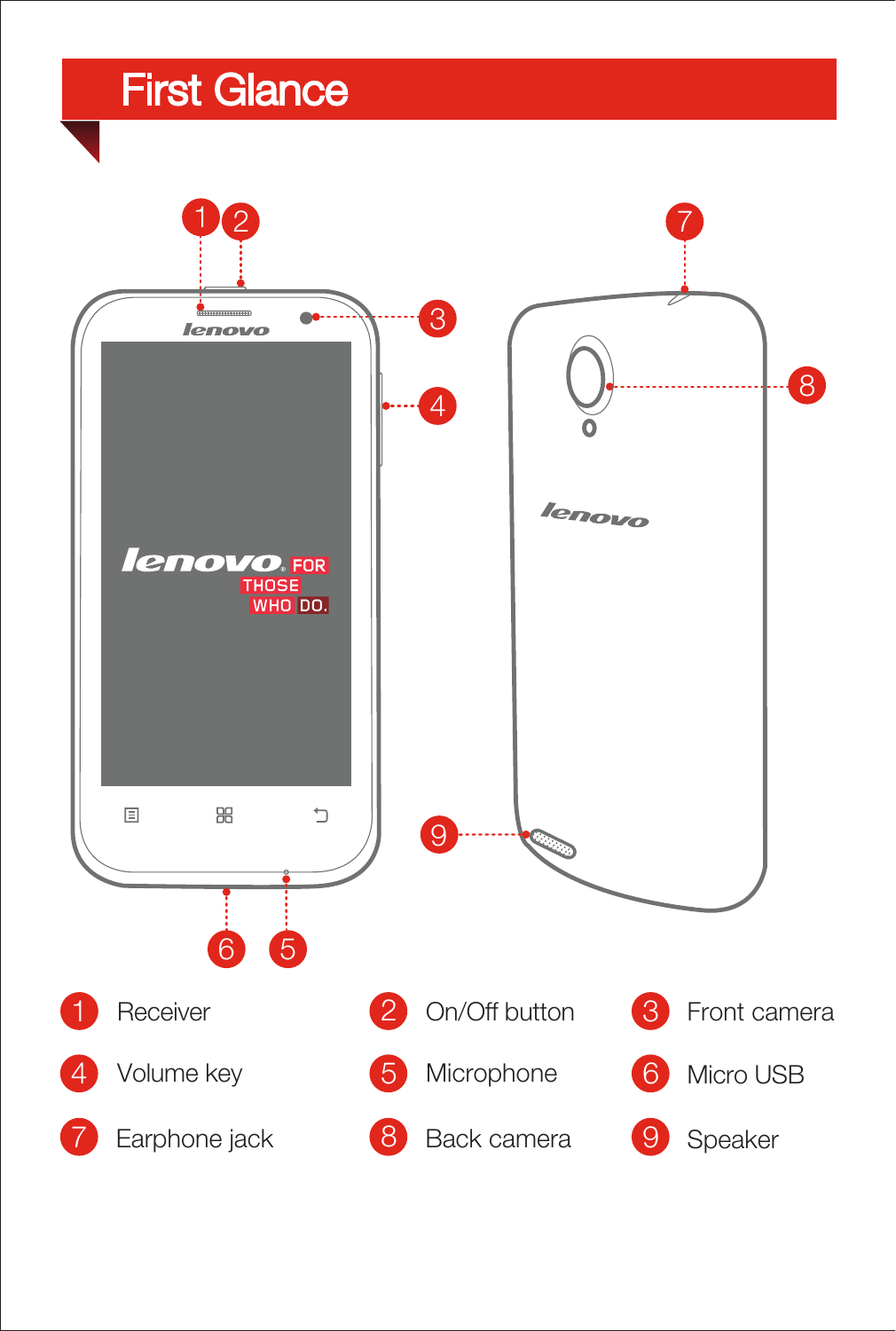## **Preparing your phone**

You need to insert the SIM card provided by your carrier to use cellular services. Install your phone as shown.



 $\bullet$  DO NOT insert or remove the SIM cards while your phone is turned on. Doing so can permanently damage your SIM card or your phone.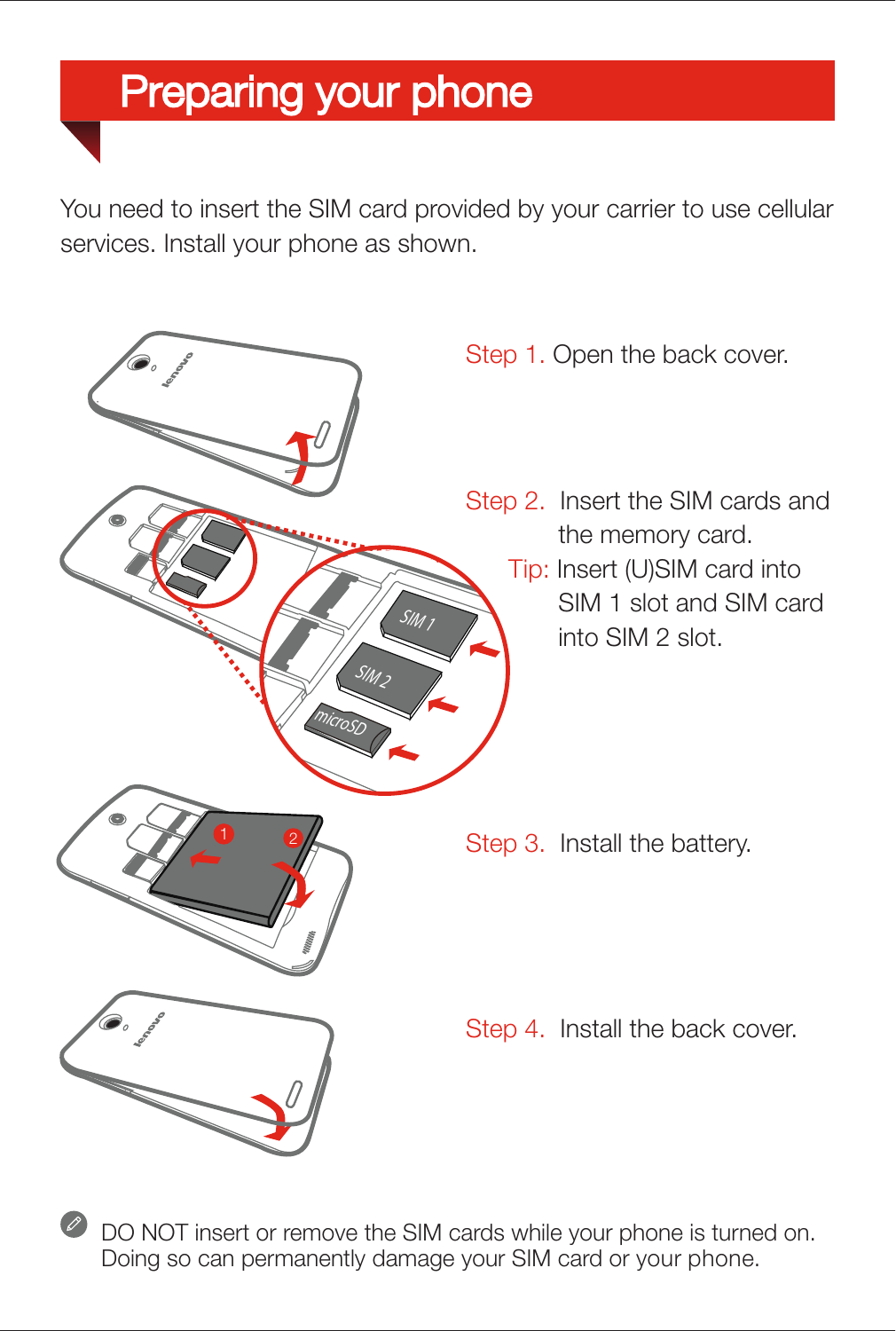Charge the battery as shown.



Method 1. Connect your phone to a power outlet using the included cable and USB power adapter. Method 2. Charge the battery using a computer.







For more information about battery safety, see the *Important Product Information Guide*.